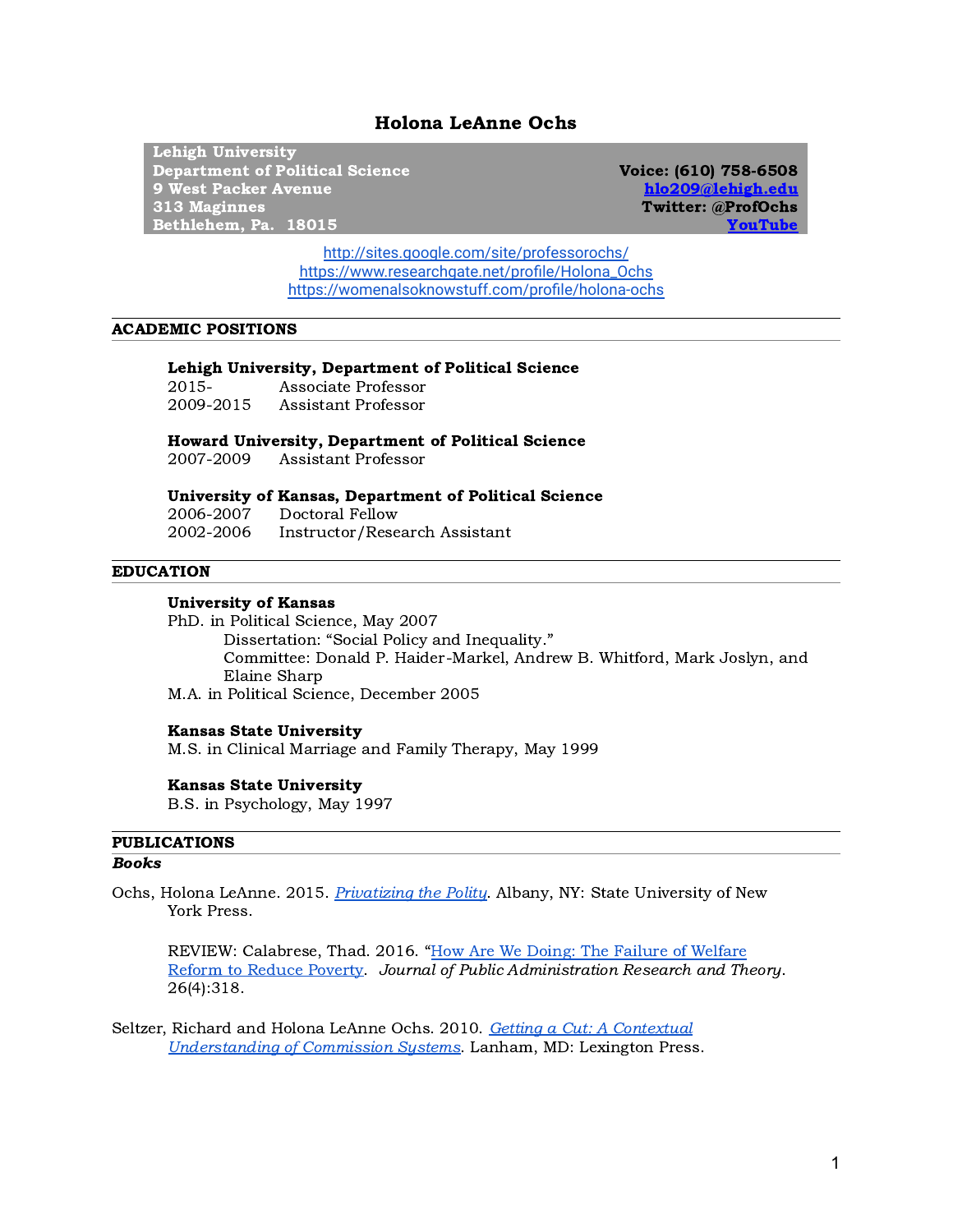Seltzer, Richard and Holona LeAnne Ochs. 2010. Gratuity: A Contextual [Understanding](https://rowman.com/ISBN/9780739144244/Gratuity-A-Contextual-Understanding-of-Tipping-Norms-from-the-Perspective-of-Tipped-Employees) of Tipping Norms From the Perspective of Tipped [Employees.](https://rowman.com/ISBN/9780739144244/Gratuity-A-Contextual-Understanding-of-Tipping-Norms-from-the-Perspective-of-Tipped-Employees) Lanham, MD: Lexington Press.

## Academic Journal Articles (Peer Reviewed)

- Whitford, Andrew and Holona LeAnne Ochs. 2019. "[Experimental](https://drive.google.com/file/d/10hAYoereBkyt42IUm604hUXeQSelGu4W/view?usp=sharing) Tests for Gender Effects in a Principal-Agent Game." Journal of Behavioral Public [Administration.](https://drive.google.com/file/d/10hAYoereBkyt42IUm604hUXeQSelGu4W/view?usp=sharing) 2(1):1-29.
- Ronald Clark, Holona LeAnne Ochs, and Michael Frazier. 2013. ["Representative](https://www.researchgate.net/publication/256463344_Ronald_Clark_Holona_LeAnne_Ochs_and_Michael_Frazier_2013_Representative_Bureaucracy_The_Politics_of_Access_to_Policy-Making_Positions_in_the_Federal_Executive_Service_Public_Personnel_Management_42175) Bureaucracy: The Politics of Access to [Policy-Making](https://www.researchgate.net/publication/256463344_Ronald_Clark_Holona_LeAnne_Ochs_and_Michael_Frazier_2013_Representative_Bureaucracy_The_Politics_of_Access_to_Policy-Making_Positions_in_the_Federal_Executive_Service_Public_Personnel_Management_42175) Positions in the Federal [Executive](https://www.researchgate.net/publication/256463344_Ronald_Clark_Holona_LeAnne_Ochs_and_Michael_Frazier_2013_Representative_Bureaucracy_The_Politics_of_Access_to_Policy-Making_Positions_in_the_Federal_Executive_Service_Public_Personnel_Management_42175) Service." Public Personnel Management. 42(1):75-89.
- Ochs, Holona LeAnne. 2012. ["Philanthropic](https://drive.google.com/file/d/1NA8KiO_q_ZxtgnYNvcNWLEEUdq29d9m8/view?usp=drive_web) Social Ventures: A Framework and Profile of the [Emerging](https://drive.google.com/file/d/1NA8KiO_q_ZxtgnYNvcNWLEEUdq29d9m8/view?usp=drive_web) Field." Journal of Public Management and Social Policy 18(1):3-26.
- Ochs, Holona LeAnne. 2011. "The Politics of Inclusion: Black Political [Incorporation](https://drive.google.com/file/d/1olLPCJRCQyUcgXfW2dcZboyJjfyHUZDl/view?usp=drive_web) and the [Incidence](https://drive.google.com/file/d/1olLPCJRCQyUcgXfW2dcZboyJjfyHUZDl/view?usp=drive_web) of Lethal Force." Journal of Ethnicity in Criminal Justice 9(3):238-265.
- Ochs, Holona LeAnne. 2009. "Public [Participation](https://drive.google.com/file/d/1ZZAj-VZblIeJO5_rTPidh6seFF_1YL4a/view?usp=drive_web) in Policing: The Impact of Citizen [Oversight](https://drive.google.com/file/d/1ZZAj-VZblIeJO5_rTPidh6seFF_1YL4a/view?usp=drive_web) on the Incidence of Lethal Force Over Time in the Largest U.S. Cities." Justice Research and Policy 11(1):105-140.
- Ochs, Holona LeAnne and Andrew B. Whitford. 2007. ["Enhancing](https://drive.google.com/file/d/1U5osJwYkoHHClfq1ehEy5LYXK4z-AUAq/view?usp=drive_web) Credibility in the [Classroom:](https://drive.google.com/file/d/1U5osJwYkoHHClfq1ehEy5LYXK4z-AUAq/view?usp=drive_web) Insights from the Rhetorical and Strategic Study of Credibility." Journal of Public Affairs Education 13(3/4):499-507.
- Ochs, Holona LeAnne. 2006. "'Color Blind' Policy in Black and [White:](https://drive.google.com/file/d/17LU7e3S6FC2tX4jE8w4q7JQVs_qtCPs3/view?usp=drive_web) The Racial Consequences of the Race Neutral Policy of [Disenfranchisement.](https://drive.google.com/file/d/17LU7e3S6FC2tX4jE8w4q7JQVs_qtCPs3/view?usp=drive_web)" Policy Studies Journal 34(1):79-92.
- Whitford, Andrew B., Jeff Yates, and Holona LeAnne Ochs. 2006. "Ideological [Extremism](https://drive.google.com/file/d/1S-0r3scrhi4aXTAw3muOPlxgqHuPEmg6/view?usp=drive_web) and Public [Participation.](https://drive.google.com/file/d/1S-0r3scrhi4aXTAw3muOPlxgqHuPEmg6/view?usp=drive_web)" Social Science Quarterly 87(1):36-54.
- Whitford, Andrew B. and Holona LeAnne Ochs. 2006. "The Political Roots of [Executive](https://drive.google.com/file/d/1K5JYdd2hp6SXNV5ElxBMjcPvVzAZSfX2/view?usp=drive_web) [Clemency](https://drive.google.com/file/d/1K5JYdd2hp6SXNV5ElxBMjcPvVzAZSfX2/view?usp=drive_web)." American Politics Research 34(6):825-846.

# White Papers

- Ochs, Holona and Chad Williams. 2021. Lehigh University Police [Department](https://docs.google.com/document/d/1ww67P5ethqPfDZ6i4acz83tIQa5ivnqOzzXDZJ6Fkl8/edit?usp=sharing) Review [Committee](https://docs.google.com/document/d/1ww67P5ethqPfDZ6i4acz83tIQa5ivnqOzzXDZJ6Fkl8/edit?usp=sharing) Strategic Plan.
- Ochs, Holona and Chad Williams. 2021. Center for [Restorative](https://docs.google.com/presentation/d/1Kj7ENDfTJd1epBRz-IxWshPXiXZoZS1coJPk-m0hXP0/edit?usp=sharing) Public Safety: A Learning [Community](https://docs.google.com/presentation/d/1Kj7ENDfTJd1epBRz-IxWshPXiXZoZS1coJPk-m0hXP0/edit?usp=sharing).
- Ochs, Holona, Angela Bell, and Chad Williams. 2021. [Perspectives](https://docs.google.com/document/d/17wxS82gkCR2nogqK9DHZbB1MA1lx3ooV7EYwkxacFrk/edit?usp=sharing) on Policing: A Guide for [Chiefs.](https://docs.google.com/document/d/17wxS82gkCR2nogqK9DHZbB1MA1lx3ooV7EYwkxacFrk/edit?usp=sharing)

Ochs, Holona. 2021. DEI: The Evolution of the [Language](https://docs.google.com/document/d/1_3ojT10odUwpKVOzaMFRePjbOiiMcqqo4xQO4bXqXgg/edit?usp=sharing) and Practices of Social Justice.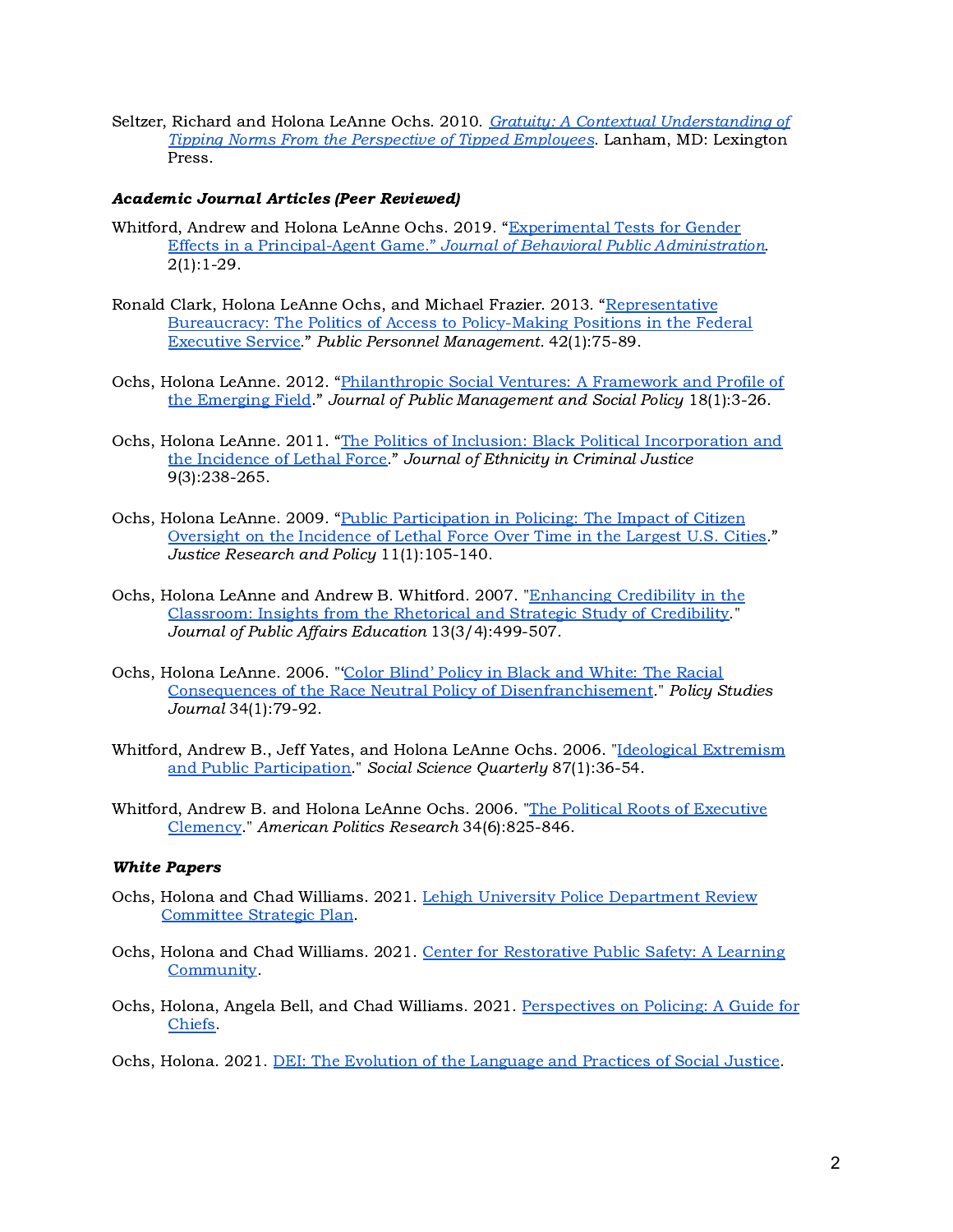- Ochs, Holona, Chad Williams, Devine Buckram, Will Constant, Michael Kimmel, and Jennifer Mack. 2020. A [Comprehensive](https://docs.google.com/document/d/1rB6F1w5B-3v3T9KrNEhJd28B6OkgSDWWJtBmstbWE9I/edit?usp=sharing) Evaluation of LUPD Policies and Practices.
- Ochs, Holona, Angela Bell, Gordon Moskowitz, Tony DiMaggio, and Dominic Packer. 2020. Perspectives on Policing in the Lehigh Valley: What's Necessary for [Transformative](https://docs.google.com/document/d/18V_1pH4P7vxjE3xeMzleLuhEg8QK6kPt1mGt4N7uLtI/edit?usp=sharing) [Change?](https://docs.google.com/document/d/18V_1pH4P7vxjE3xeMzleLuhEg8QK6kPt1mGt4N7uLtI/edit?usp=sharing)
- Ochs, Holona, Karen Beck-Pooley, Sarah Stanlick, Breena Holland, Jackie Krasas, Kim Carrell-Smith, Danielle Lindeman, Mary Foltz, and Judith Lasker. 2018. [Reimagining](https://drive.google.com/file/d/11XlbfBbbZ4lVP65dvyQxtE7NFv2ev9J5/view?usp=sharing) the [Community](https://drive.google.com/file/d/11XlbfBbbZ4lVP65dvyQxtE7NFv2ev9J5/view?usp=sharing) Fellows Program at LU.

## Academic Book Chapters and Encyclopedia Articles (Invited)

- Ochs, Holona LeAnne. 2020. "Poverty and Social Welfare." [Legislating](https://www.abc-clio.com/ABC-CLIOCorporate/product.aspx?pc=A5160C) Morality in America, edited by Donald P. Haider-Markel. Santa Barbara, CA: ABC-CLIO.
- Ochs, Holona LeAnne. 2020. "Police Use of Force." [Legislating](https://www.abc-clio.com/ABC-CLIOCorporate/product.aspx?pc=A5160C) Morality in America, edited by Donald P. Haider-Markel. Santa Barbara, CA: ABC-CLIO.
- Ochs, Holona LeAnne. 2016. "Philanthropic Social Ventures." Understanding Nonprofit Organizations: Governance, Leadership, and Management, edited by J. Steven Ott, Lisa Dicke and Lisa Dicke with cases by Kenneth Meyer. Third Edition. Boulder, CO: Westview Press.
- Ochs, Holona LeAnne. 2011. "Alcohol and Indians." Encyclopedia of Native American History, edited by Peter Mancall. New York: Facts on File.
- Ochs, Holona LeAnne and Caroline Harper. 2011. "Ruth Muskrat." Encyclopedia of Native American History, edited by Peter Mancall. New York: Facts on File.
- Ochs, Holona LeAnne and Roger Chapman. 2010. "Wealth Gap." Culture Wars, edited by Roger Chapman. New York: ME Sharpe. p. 606.
- Ochs, Holona LeAnne. 2010. "Corporate Welfare." Culture Wars, edited by Roger Chapman. New York: ME Sharpe. p. 119.
- Ochs, Holona LeAnne. 2009. "Social Welfare." Political Encyclopedia of U.S. States and Regions, edited by Donald P. Haider-Markel, Michael Card, Keith Gaddie, Gary Moncrief, and Kenneth Palmer. New York: MTM Publishing. pp. 964-966.
- Ochs, Holona LeAnne. 2009. "Criminal Justice." Political Encyclopedia of U.S. States and Regions, edited by Donald P. Haider-Markel, Michael Card, Keith Gaddie, Gary Moncrief, and Kenneth Palmer. New York: MTM Publishing. pp. 726-728.
- Ochs, Holona LeAnne. 2009. "Disenfranchisement." Political Encyclopedia of U.S. States and Regions, edited by Donald P. Haider-Markel, Michael Card, Keith Gaddie, Gary Moncrief, and Kenneth Palmer. New York: MTM Publishing. pp. 739-740.
- Ochs, Holona LeAnne. 2009. "Equality." Political Encyclopedia of U.S. States and Regions, edited by Donald P. Haider-Markel, Michael Card, Keith Gaddie, Gary Moncrief, and Kenneth Palmer. New York: MTM Publishing. pp. 755-757.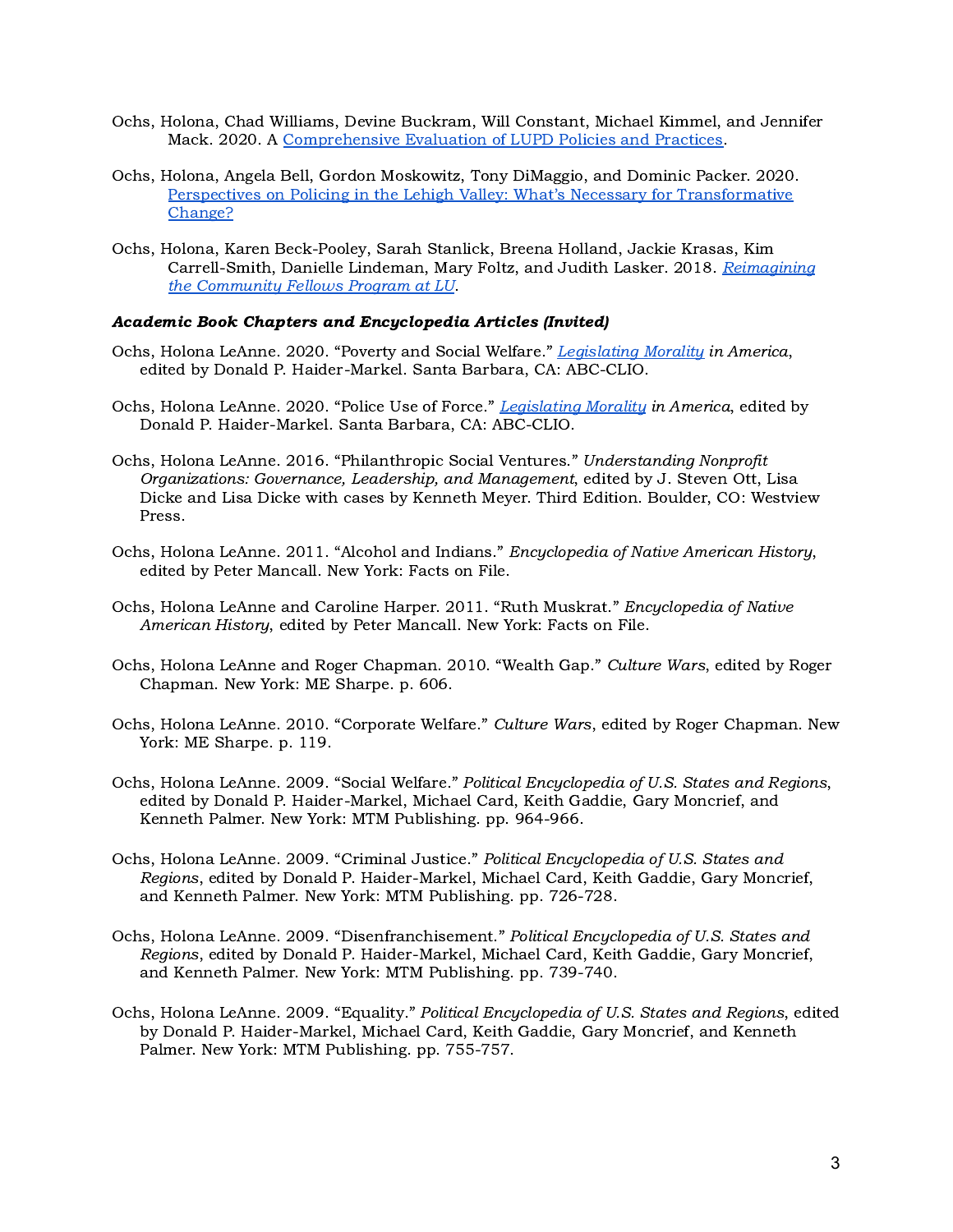- Ochs, Holona LeAnne. 2009. "Intergovernmental Relations." Political Encyclopedia of U.S. States and Regions, edited by Donald P. Haider-Markel, Michael Card, Keith Gaddie, Gary Moncrief, and Kenneth Palmer. New York: MTM Publishing. pp. 810-813.
- Ochs, Holona LeAnne. 2009. "Family Court." Political Encyclopedia of U.S. States and Regions, edited by Donald P. Haider-Markel, Michael Card, Keith Gaddie, Gary Moncrief, and Kenneth Palmer. New York: MTM Publishing. pp. 763-764.
- Ochs, Holona LeAnne and Kuroki M. Gonzalzles. 2005. "Police Brutality." In Criminal Justice, edited by R. Kent Rasmussen. Pasadena, CA: Salem Press. pp. 791-797.
- Ochs, Holona LeAnne and Andrew B. Whitford. 2004. "The Milgram Experiments." In The Encyclopedia of Public Administration and Public Policy, edited by Jack Rabin. New York: Marcel Dekker. pp. 184-187.
- Ochs, Holona LeAnne and Andrew B. Whitford. 2004. "The Tuskegee Experiments." In The Encyclopedia of Public Administration and Public Policy, edited by Jack Rabin. New York: Marcel Dekker. pp. 1977-1980.

#### HONORS AND AWARDS

Howard Baumgartel Peace and Justice Award 2006 (\$2500 awarded annually for research promoting peace and justice)

Lehigh Early Career Award for Distinguished Teaching 2014 (\$1000 awarded annually for exceptional teaching based on collegial and student nominations) Lehigh University Mentorship Award 2020

#### FUNDED GRANTS AND RESEARCH SUPPORT

#### Competitive Research Grants

Neidell Research Grant 2017-2018 (\$1500.00) Leadership Development Grant 2017-2018 (\$6000.00) Mellon Digital Humanities Grant 2017-2018 (\$9182.00) Collaborative Research Opportunity (CORE) Grant 2017-2018 (\$59,174.00) Lehigh University Franz and Class of '68 Pre-tenure Research Fellowship Summer 2014 (\$2500) Lehigh University Franz and Class of '68 Pre-tenure Research Fellowship Summer 2012 (\$3200) Lehigh University Franz and Class of '68 Pre-tenure Research Fellowship Summer 2011 (\$4000) Howard University New Faculty Grant [PI] 2007-2009 (\$38,452) University of Kansas Dissertation Fellowship 2006-2007 (\$14,000) Research Assistant, "Principal-Agent Negotiations with Teams of Agents." National Science Foundation [Andrew Whitford, PI] 2004-2006 Research Assistant, "Collaborative Research: Trust in Principal-Agent Negotiations: Can Gift-Exchange Minimize Efficiency Loss?" Russell Sage Foundation [Andrew Whitford, PI] 2002-2003 Thompson Scholarship 2002-2005 (\$3000 each year); 2006 (\$500) Research Assistant, "Survey of Services for Aging Kansans." Kansas Area on Aging [Richard Miller, PI] 1998 Institute for Social & Behavioral Research Fellow 1997 (\$800) Non-Competitive Research Grants

#### Lehigh University New Faculty Grant [PI] 2009-2011 (\$8000)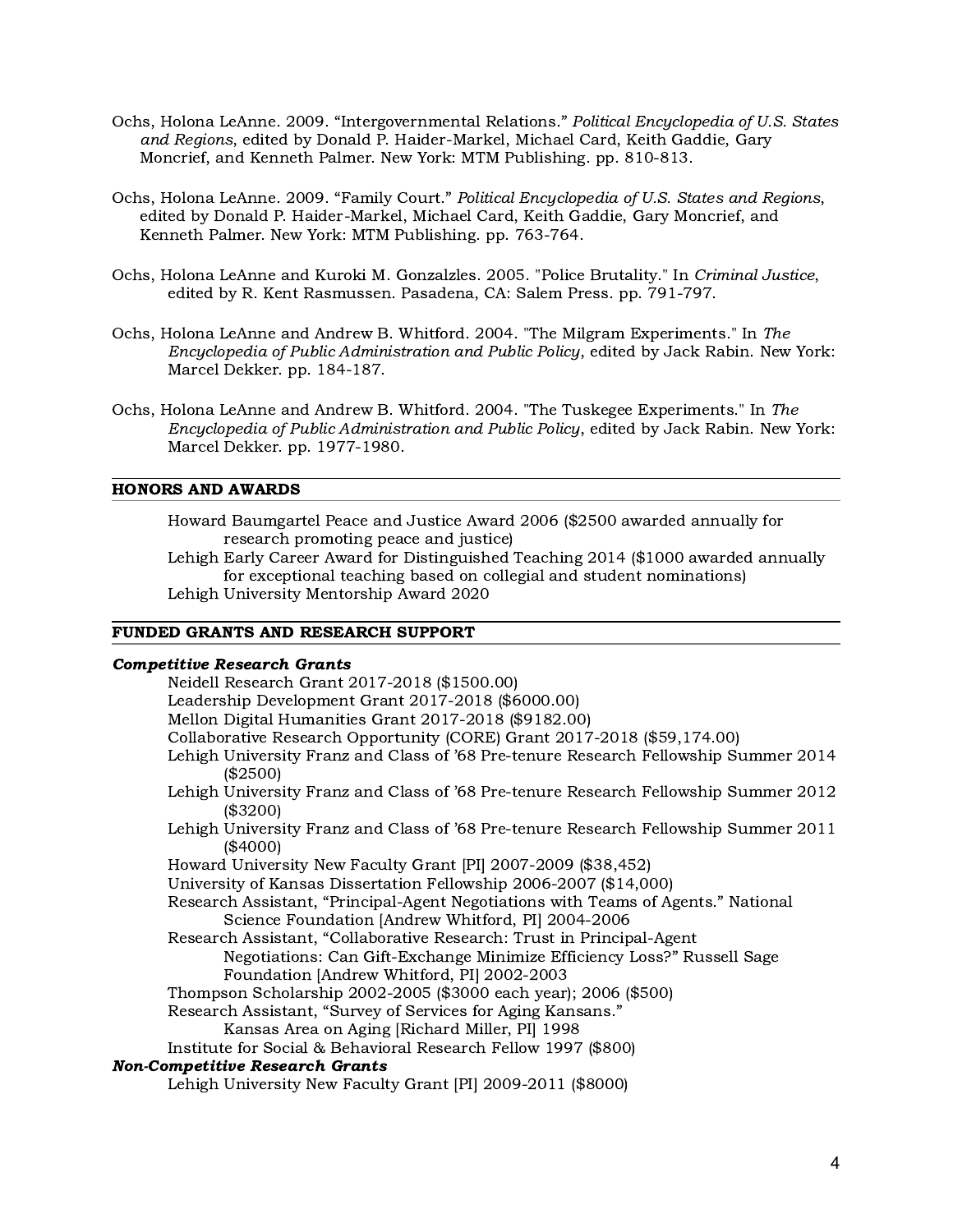# SCHOLARLY PRESENTATIONS

# Invited Presentations and Colloquia

- Wells College. "Social Policy and Inequality." (11/05/06)
- St. Mary's College of Maryland. "Health, Wealth, and Social Status Inequality." (11/12/06)
- Howard University. "What's Fair about Workfare?" (11/22/06)
- American University, School of Public Affairs. "Social Policy and the States." (12/07/07)
- Howard University. "What Really Happened November 4<sup>th</sup>: Post-Election Analysis." (11/25/08)
- West Chester University. "The States of Education Policy in the U.S." (12/01/08)
- Lehigh University, Department of Political Science. "Citizen Review Boards and the Incidence of Lethal Force." (10/20/09)
- Lehigh University. Women, Gender, and Sexuality Studies Research Forum. "A People-First Perspective on Nonstandard Compensation." (10/28/10)
- Lehigh University. Psychology Department Research Forum. "The Politics of Inclusion: Black Political Incorporation and the Incidence of Lethal Force." (12/08/11)
- WAMC Northeast Public Radio. "Why We Tip." Academic Minute. (02/15/11)
- Lehigh University. Umoja House Community Dinner. "The Next 'Ship of Fools': Why we fail to adequately treat mental illness and how we can do better." (2/17/14)
- Lehigh University. The Crisis in State and Local Government Finance: A Symposium on Fiscal Challenges Facing Pennsylvania. "The Benefits and Limitations of Devolution and Privatization." (9/26/14)
- Lehigh University. Women, Gender, and Sexuality Studies Research Forum. "The Feminization of Poverty in the Context of Devolution and Privatization." (09/27/16)
- LU Open Forum on Protest and Policing. (09/28/16)
- University of Kansas Political Science Department Invited Speaker Series. "Privatizing the Polity." (10/06/16)
- KU Bookstore Meet the Author Event. "Privatizing the Polity." (10/07/16)
- Prospero Books. "Privatizing the Polity." (10/08/16)
- Make the Road PA Community Conversation on Policing (10/24/18)
- #iamremarkable Seminar. "Why Digging in is a Better Strategy Than 'Lean In'." (2/26/19)
- Tackling T.I.N.A. Imagining Economic Alternatives. Free Lunch Society. "Unconditional Basic Income: Challenges and Opportunities." Sponsored by the Lehigh University Literature and Social Justice Program. April 8, 2019.
- Tackling T.I.N.A. Imagining Economic Alternatives. Free Money: A Public Conversation. Sponsored by the Lehigh University Literature and Social Justice Program. April 11, 2019.
- Parkland Public Library. P[erspectives](https://docs.google.com/document/d/18V_1pH4P7vxjE3xeMzleLuhEg8QK6kPt1mGt4N7uLtI/edit?usp=sharing) on Policing in the Lehigh Valley: What is Necessary for [Transformative](https://docs.google.com/document/d/18V_1pH4P7vxjE3xeMzleLuhEg8QK6kPt1mGt4N7uLtI/edit?usp=sharing) Change. July 7, 2020.
- Virtual M Room. Black and Blue Panel Discussion of Evolving Public Safety at Lehigh. July 23, 2020.
- "Perspectives on Policing in the Lehigh Valley: A [Conversation](https://docs.google.com/document/d/1_3ojT10odUwpKVOzaMFRePjbOiiMcqqo4xQO4bXqXgg/edit?usp=sharing) with Key Stakeholders." December 18, 2020.
- LUPDRC Listening Sessions: Moderated discussions of public safety on campus. Spring and summer 2021.
- Diversity, Equity, & Inclusion (DEI): The Evolution of the [Language](https://docs.google.com/document/d/1_3ojT10odUwpKVOzaMFRePjbOiiMcqqo4xQO4bXqXgg/edit?usp=sharing) and Practices of Social [Justice.](https://docs.google.com/document/d/1_3ojT10odUwpKVOzaMFRePjbOiiMcqqo4xQO4bXqXgg/edit?usp=sharing) A presentation to the Lehigh Valley Justice Institute. July 3, 2021.
- Hispanic Center of the Lehigh Valley: Trust Building with Local Law Enforcement. April 12, 2021.
- Intersekt Alliance: Building Trust with Community and Public Safety Professionals. September 21, 2021.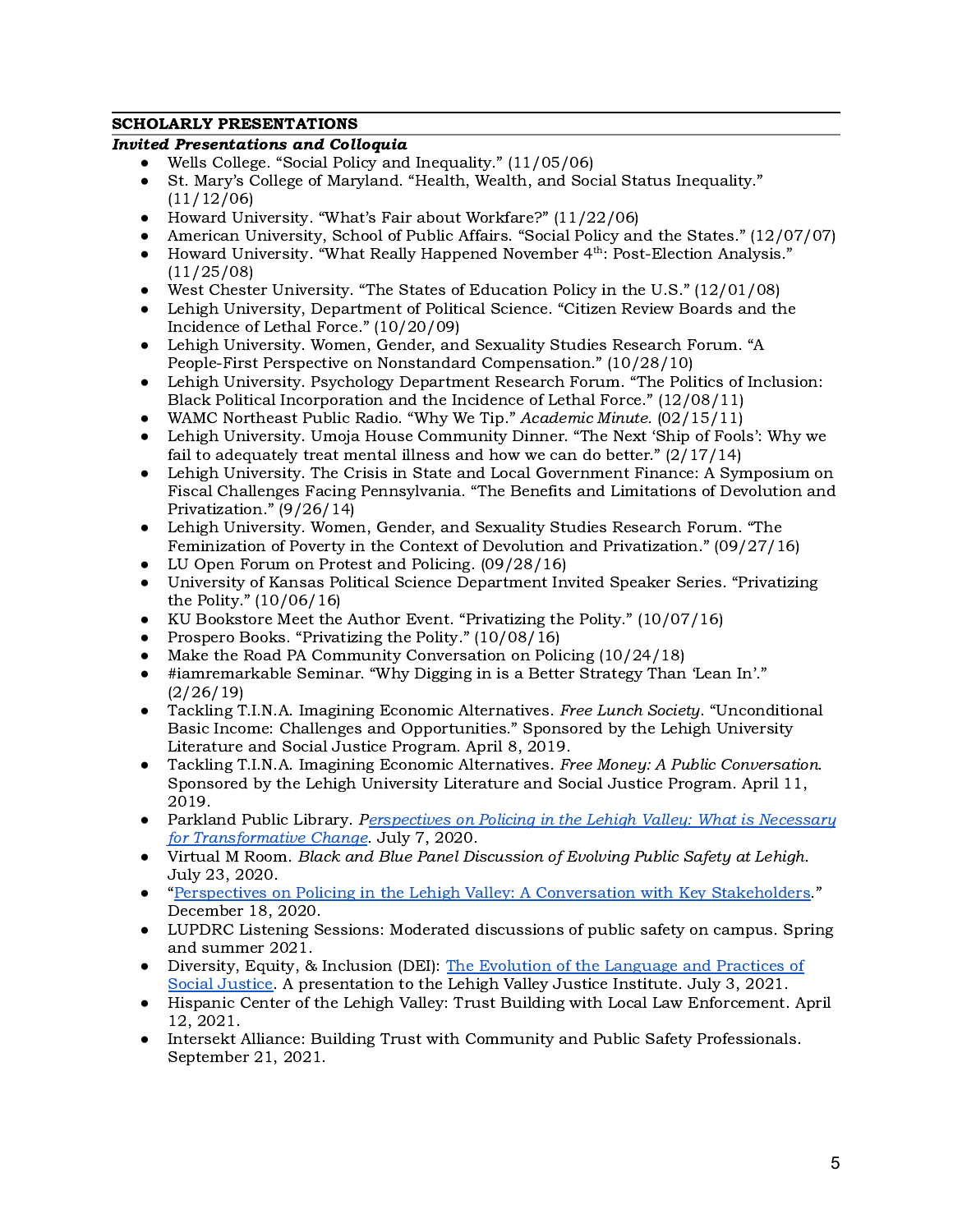# Refereed Paper Presentations

American Political Science Association

- (2005): "Experimental Tests for Gender Effects in Principal-Agent Negotiations." Washington, D.C.
- (2013): "Philanthrocapitalism: New Markets in Poverty Governance." Chicago, IL.
- (2016): The Politics of Public Health. "The Role of Untreated Mental Illness in Deadly Encounters with the Police in the US." Philadelphia, PA.
- (2018): Law Enforcement & Immigration Administration. "Democratic Policing: Perspectives from the Rust Belt." Boston, MA.
- (2019): Social Inequality and the Threats to Democracy. Division 55: Class and Inequality. "Unconditional Basic Income." Washington, D.C.

Midwest Political Science Association

- (2004): "The Political Roots of Executive Clemency." Chicago, IL.
- (2005): "Principal-Agent Negotiations with Teams of Agents."
- (2005): "Social Rights: What's Working, What's Fair." Chicago, IL.
- (2007): "Workfare Policies and the Impoverishment of Marginalized Groups: What's Fair About Workfare?" Chicago, IL.
- (2010): "Reimagining the Wealth of Notions"
- (2010): "The Politics of Inclusion: Black Political Incorporation and Democratic Policing." Chicago, IL.
- (2012): "Articulating and Disarticulating the Welfare State." Chicago, IL.
- (2013): "The Poverty of Welfare Privatization." Chicago, IL
- (2014): "The Role of the State in Balancing Civic and Market Logic." Chicago, IL.
- (2015): "Workfare Policies and the State of Self-Sufficiency." Chicago, IL.
- (2015): Roundtable: Advocacy and Agency: Women and Self-Promotion in Political Science. Chicago, IL.
- (2016): Health Policy: "The Wild, Wild West: Untreated Mental Illness and Police Use of Lethal Force in Arizona." Chicago, IL.
- (2017): The State and the Body: "Mental Health Policy and Lethal Force: The Case of California." Chicago, IL.

National Conference of Black Political Scientists

(2014): "The Safety Net, Social Capital, and Collective Action." Wilmington, DE. National Women's Studies Association

(2013): "Black Women as Objects of Policy, Subjects of Change." Invited panel participant presenting "The Case of Infant Mortality Gaps." Cincinnati, OH.

Northeast Political Science Association

- (2011): "Philanthropic Social Ventures: Profile of the Emerging Field." Philadelphia, PA.
- (2013): "Poverty Governance: The Role of State Laws of Charitable Disposition." Philadelphia, PA.
- (2015): "Reimagining Welfare Rituals: Lessons from Indigenous Social Development." Philadelphia, PA.

Northeast Conference on Public Administration

(2011) "Philanthropic Social Ventures: Profile of the Emerging Field." John Jay College-CUNY, New York.

Southern Political Science Association

- (2004): "The Political Roots of Executive Clemency." New Orleans, LA.
- (2005): "Social Rights: What's Working, What's Fair." New Orleans, LA.
- (2007): "Workfare Policies and the Impoverishment of Marginalized Groups: What's Fair About Workfare?"
- (2007): "Health Inequality: The Children of 'Undeserving' Mothers"
- (2008): "Social Inequality: Workfare and the Marginalization of Women." New Orleans, LA.
- (2008): "Social Control, Participation, and Policing: The Impact of Citizen Oversight on Police-Caused Homicide." New Orleans, LA.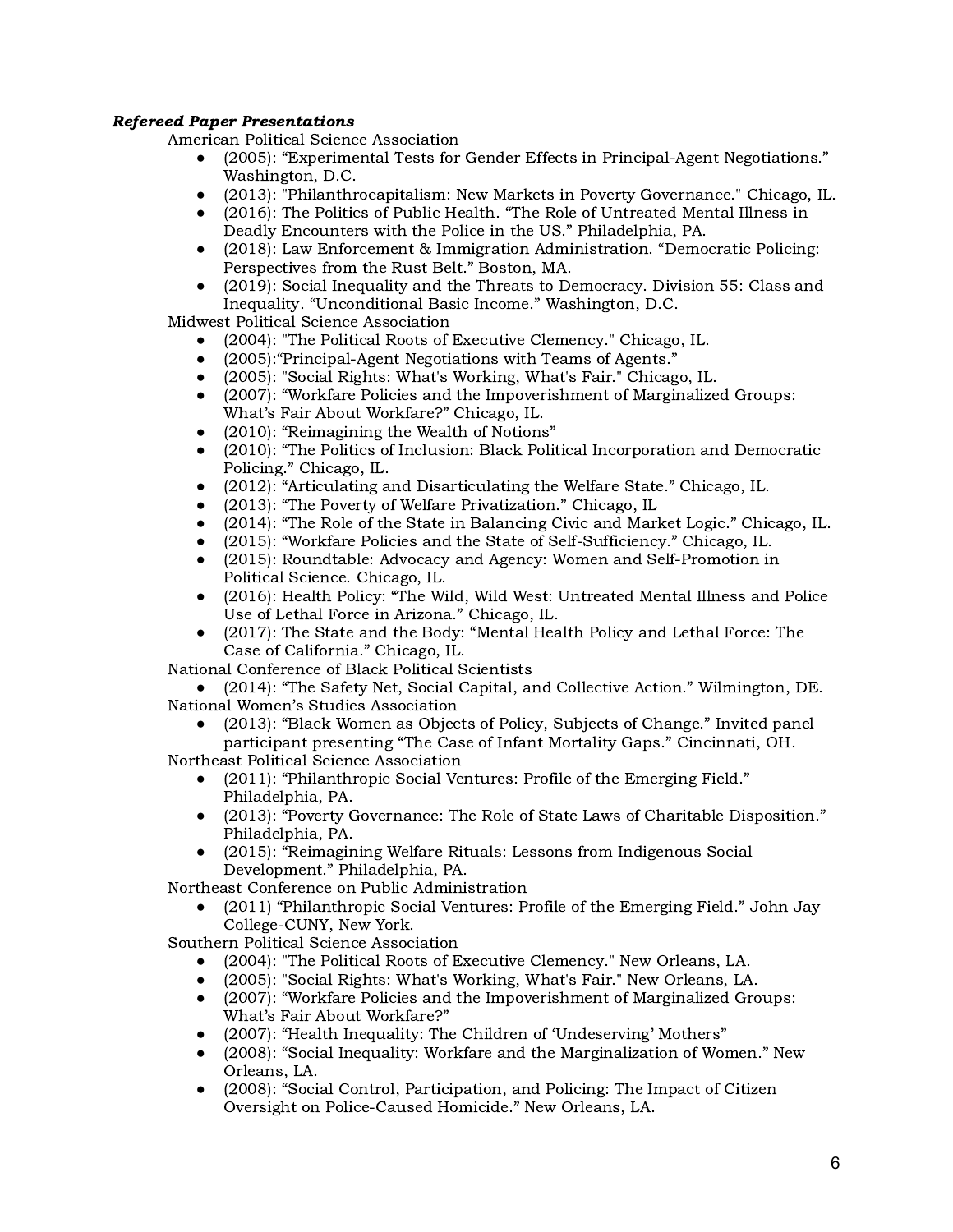Society for Judgment and Decision Making

▪ (2002): "The Disparate Impact of Disenfranchisement." Kansas City, MO.

# Administered/Organized

American Political Science Association

- (2008): Discussant, "Social Policy and the States." Boston, MA.
- $(2010)$ : Discussant, "Welfare Reform and the Politics of Poverty." Washington, DC.
- (2017): Discussant, "State Policy and Administration." San Francisco, CA.
- (2018): Discussant, "Advances in Representative Bureaucracy." Boston, MA.

(2018): Chair, "Second Face of Governance: Police and Policing." Boston, MA. Midwest Political Science Association

- (2010): Discussant, "Nonprofit Organizations and City Politics." Chicago, IL.
- (2010): Discussant, "Nonprofit Management." Chicago, IL.
- (2010): Discussant, "Criminal Justice Policy." Chicago, IL.
- $(2012)$ : Discussant, "Parent, Family, and Community Effects on Health and Education Outcomes." Chicago, IL.
- (2013): Chair, "Policy Entrepreneurship." Chicago, IL.
- (2015): Discussant, "Public, Private, and Policy Tools." Chicago, IL.
- (2016): Section Head, "Class and Inequality." Chicago, IL.
- (2016): Discussant, "Welfare and the 'Other'." Chicago, IL.
- (2016): Discussant, "Welfare Disparities." Chicago, IL.
- (2017): Chair, "Poverty and Health." Chicago, IL.
- (2017): Chair, "Expectations of Justice and Equity in Policy." Chicago, IL.
- (2017): Chair, "Militarism, Subversion, and Protest." Chicago, IL.

Northeast Political Science Association

- (2012): Discussant, "Women, Gender, and Political Change." Boston, MA.
- (2012): Chair/Discussant, "State and Metropolitan Politics." Boston, MA.
- (2013): Chair/Discussant, "Administration of Food and Nutrition." Philadelphia, PA.

Southern Political Science Association

- (2005): Discussant, "Social Policy." New Orleans, LA.
- (2007): Discussant, "Race, Ethnicity, and Politics." New Orleans, LA.
- (2020): Section Head, "Public Policy." New Orleans, LA. (virtual conference)

## CREATIVE WORKS

- Mental Health & Public Safety (forthcoming 2021). A series of short videos (3 videos ~15 minutes each) engaging public safety professionals in dialog about mental health for the purpose of enhancing community trust and safety.
- [Beyond](https://www2.lehigh.edu/news/video/14109) Bars (2018-present). Original play based on interviews of people involved in the criminal justice system written by Kalyani Singh and Henry Fisher. A LU Mountaintop project supervised by Karen Beck-Pooley, Holona Ochs, and Bill Whitney. This project continues to impact the community and is now in its fourth iteration.
- [Boundaries](https://drive.google.com/file/d/1x4WbxiRGv6LHQ6mhW8B5aGawiOTVa6Ot/view?usp=sharing) of Truth (2018). Documentary funded by Mellon Digital Humanities highlighting interdisciplinary research in the humanities and social sciences.
- Families, [INCarcerated](https://www.youtube.com/watch?v=SADvL037AUo&t=3s) (2017). Documentary short produced in POLS 3/495: American Social Policy.
- Liked: an [Instagram](https://www.youtube.com/watch?v=FAx_krJiLDQ&t=5s) Story (2017). Documentary short produced in POLS 3/495: American Social Policy.
- Urban & Rural [Poverty](https://www.youtube.com/watch?v=yHLTkZ_axRg&t=8s) (2016). Documentary short produced in POLS 3/495: American Social Policy.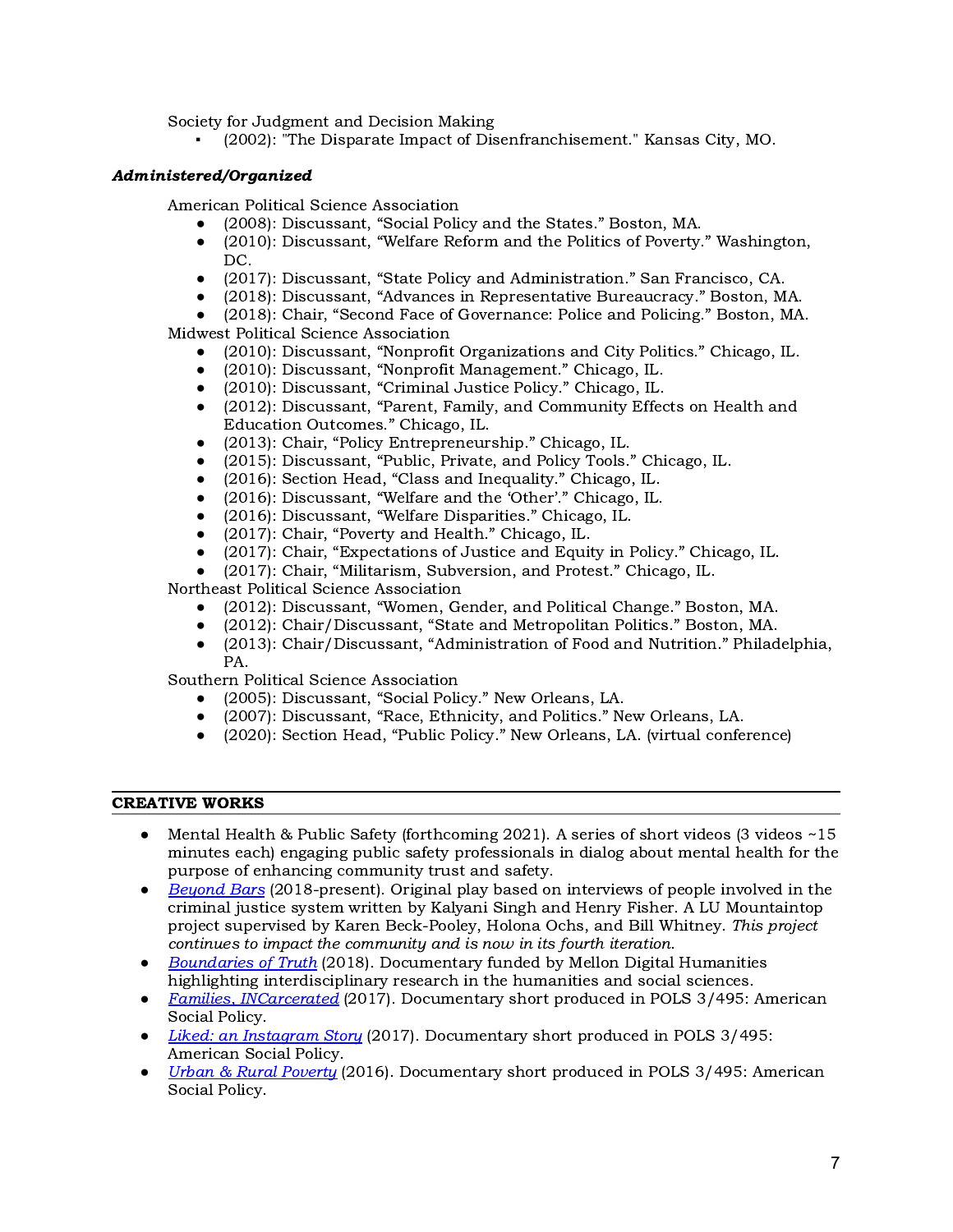- High [Frequency](https://www.youtube.com/watch?v=l6g1uqg9DxU&t=2s) Movers (2016). Documentary short produced in POLS 3/495: American Social Policy.
- Animal [Cruelty](https://i.ytimg.com/vi/nR0rWRkWZEo/hqdefault.jpg?sqp=-oaymwEZCNACELwBSFXyq4qpAwsIARUAAIhCGAFwAQ==&rs=AOn4CLDCqSXtJBkSlOqxxqzjVU_hY0KjJQ) (2014). Documentary short produced in POLS 3/473: Globalization and Social Well-Being.
- Price of [Pollution](https://i.ytimg.com/vi/bFkd2G79H4Q/hqdefault.jpg?sqp=-oaymwEZCNACELwBSFXyq4qpAwsIARUAAIhCGAFwAQ==&rs=AOn4CLCedFYOL7ljVdfcKY0P24fPkISgmQ) (2014). Documentary short produced in POLS 3/473: Globalization and Social Well-Being.

#### TEACHING EXPERIENCE

Lehigh University

POLS 402 Methods of Policy Analysis (Graduate) POLS 103 Introduction to Public Administration (UG) POLS 109 Introduction to Public Policy (UG - writing intensive) POLS/ENTP 309 (UG) POLS 409 (G) Nonprofit Administration POLS/WGSS 349 (UG) POLS 449 (G) Greed: Social Policy for Profit POLS/HMS XXX (UG) POLS XXX (G) The End of Policing?: Politics of Social Control POLS XXX (G/UG) Clownin': Horror and Humor in Politics POLS 360 (G/UG) Public Administration POLS 398 (UG) 498 (G) Globalization and Social Well-Being POLS/HMS 307 (UG) POLS 407 (G) Politics of Mental Health Policy POLS 482 IS: Advanced Quantitative Methods (Graduate)

### **Howard University**

POLS 011 State and Local Government, Fall 2007 POLS 225 Pressure Groups, Fall 2007 POLS 011 State and Local Government, Spring 2008 POLS 231 Public Policy Evaluation, Spring 2008 (IS) Intergovernmental Finance, Spring 2008 POLS 011 State and Local Government, Fall 2008 POLS 246 Public Personnel Administration, Fall 2008 POLS 011 State and Local Government, Spring 2009 POLS 231 Public Policy Evaluation, Spring 2009

University of Kansas

POLS 170 International Relations, Spring 2003 POLS 170 International Relations, Fall 2003 POLS 170 International Relations, Spring 2004 POLS 110 American Politics, Fall 2004 POLS 110 American Politics, Spring 2005 POLS 110 American Politics, Fall 2005 POLS 110 American Politics, Spring 2006 POLS 170 International Relations, Summer 2006

## ADVISING

Lehigh University M.A. Thesis Advising:

Lisa Regan (December 2010); advisor & chair Japera Johnson (August 2010); advisor & chair Josh Kortze (May 2011); committee member Elena Gambino (May 2012); advisor & chair Joe Celentano (May 2014); advisor & chair Gabe Hurtado (May 2014); advisor & chair Katie Fardelmann (May 2012); committee member Holly Fuhrman (May 2013); advisor & chair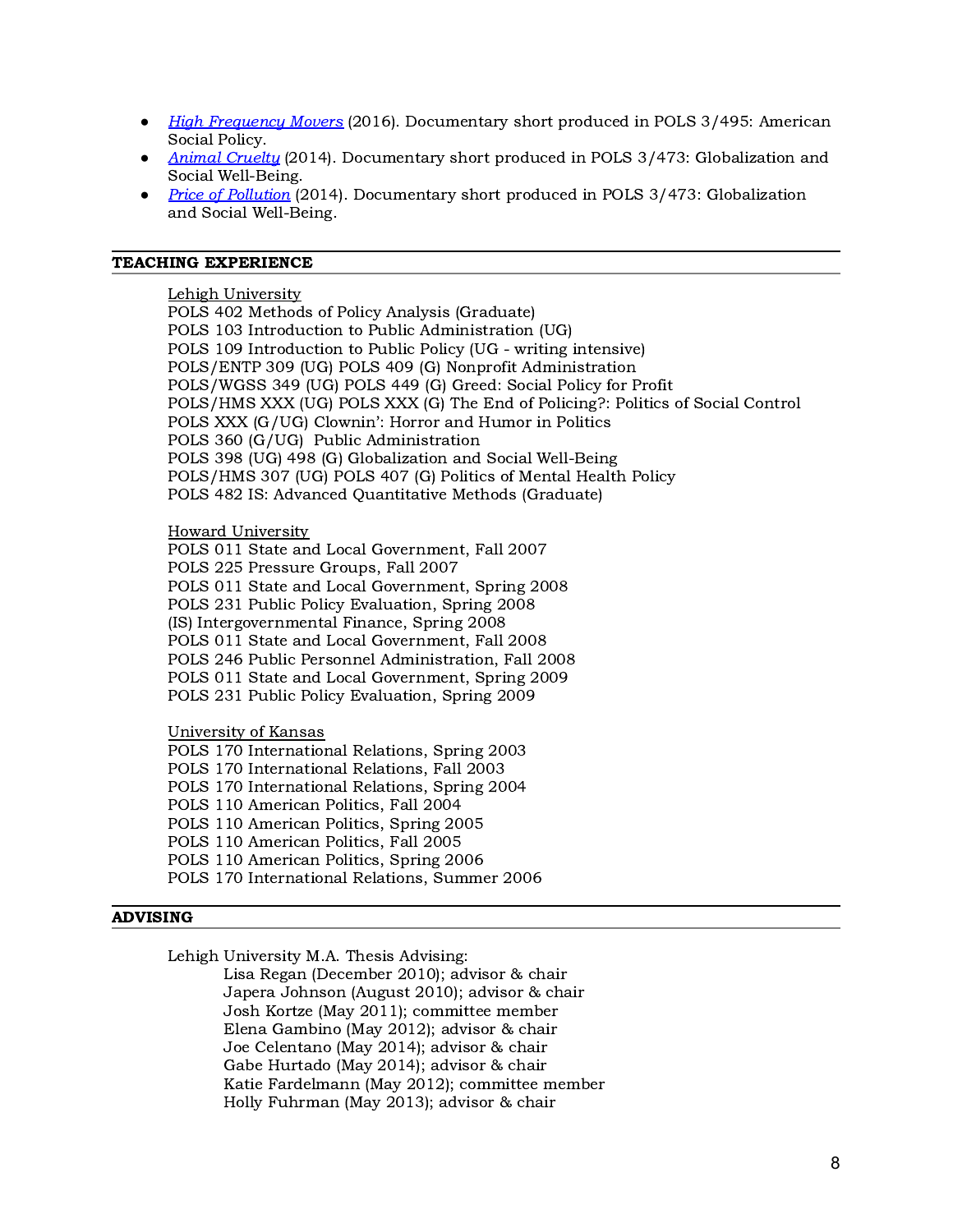Angie Matos (May 2014); advisor & chair Aftan Baldwin (May 2015); committee member Sean McDermott (May 2016); advisor & chair Harvey Nicholson (August 2016); committee member Nilufar Kabulova (August 2016); advisor and chair Rohullah Naderi (May 2017); advisor and chair Chris Woods (May 2019); committee member Sakura Shinjo (May 2019); committee member Mike McLaughlin (Dec 2020); advisor and chair Marilyn Perez-Mendoza (May 2020); advisor and chair Chloe Goldstein (May 2020); advisor and chair Lehigh University Honors Thesis Advising: Celinda Stanton (May 2011); advisor & chair Gwen Hauck (May 2012); advisor & chair Aaron Wilensky (May 2012); advisor & chair Holly Fuhrman (May 2012); committee member Sonika Shankar (May 2013); committee member Marissa Galante (May 2014); committee member Matt Scherbarth (May 2016); committee member Amanda Donohue (2016); advisor and chair Soraya Todd (2017); advisor and chair Juan Palecio Moreno (Capstone); committee member Quinci Mann (2018); advisor and chair Everett McCormick (May 2019); advisor and chair Grace Lin (May 2019); committee member Olivia Nevola (May 2020); committee member Jesse Seaverns (May 2020); advisor and chair Skylar Nicholas (Expected May 2022); advisor and chair Howard University Ph.D. Dissertation Committee Member: Committee Chair for Ronald C. Clark (May 2009) Committee Member for Jamila Taylor (May 2008) Howard University MAPA Issue Paper Committee Chair: Yolanda Curtis (2008) TeRon Berkeley (2008) Thomas Glover III (2008) Howard University MAPA Issue Paper Committee Member: Michelle Grainger (2008) Ann-Sofie Sahlin-Cox (2008) Micah Kubic (2009) Ebony Bates (2009) Howard University Undergraduate Honors Thesis Advisor: Simone Davidson (2009) \*Best Paper Award Winner\*

#### SERVICE

# Lehigh University

**University** 

- Faculty Advisor, Delta Nu Chapter of Pi Sigma Alpha (2014-present)
- Faculty Advisor, LU Chapter of the Roosevelt Institute (2010-present)
- Board of Trustees Forum on Strategic Development (2010)
- Faculty and Staff of Color Network (2009-present)
- Women of Color Network (2018-present)
- Circle of Sisters  $(2012-2014)$
- Baker Institute Social Entrepreneurship Faculty (2009-present)
- Economics Symposium Planning Committee; committee member (2014)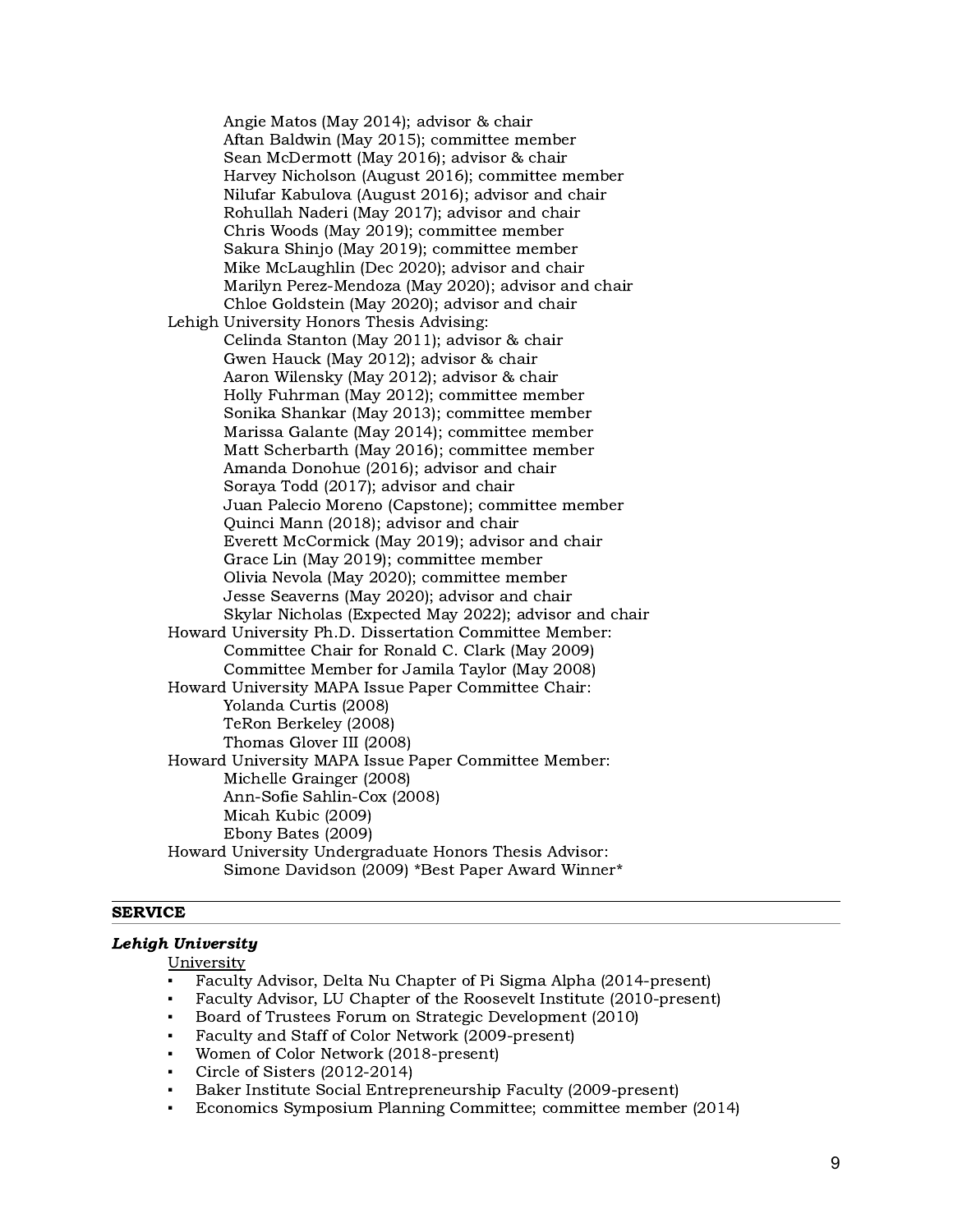- University Nominations Committee (2014-2015)
- CBE Symposium on State & Local Government Finance Organizing Committee (2014)
- Lehigh Internal Review Committee (2016-present)
- Lehigh University Certificate Program for Inclusiveness Excellence Task Force (2016-present)
- LU/UN Partnership Faculty Advisory Committee (Spring 2018)
- LU Internationalization Scaffolding Task Force (Spring 2018)
- Mountaintop Project Advisor for "Beyond Bars" (Summer 2018)
- Center for Community Engagement Advisory Board Member for "All-In Challenge"
- Humanities Center Seminar on Gender, Justice, and Power (2018-2019)
- AI & the Future Workgroup (2019-2020)
- Creative Ideas for Impact Assessment Committee (2020)
- LUPD Review Committee (2020-present)
- LU Public Safety Learning Community -- future Institute for Restorative Public Safety (2021)
- Color of Justice Research Collective an interdisciplinary research team examining public safety in the Lehigh Valley (2020-present)
- Antiracism Task Force Contest Committee (2020)
- Antiracism Task Force Implementation Team (2021)
- SpeakUp Bystander Workshops (2020/2021)
- Masterminds: Racial Justice Workshops (summer and fall 2021)

# **College**

- Nominations Committee (2012-2015); Chair (2014/15)
- Faculty Secretary (2015-2018; 2019)
- Franz & 1968 Pre-Tenure Award Selection Committee (2016-2018)
- Graduate Program Review Committee English Department (2016-2017)
- Dean's Leadership Council (2017-2018)
- Interim Associate Dean of Interdisciplinary Programs (Spring 2018)
- CAS Dean's Advisory Council (Spring 2018)
- Chair, Dean's Committee to "Reimagine" the Community Fellows Program (Spring 2018)

# Interdisciplinary Programs

- Social Justice Scholars organized by Vice Provost for Academic Diversity (2011-present)
- Social Science Research Center Advisory Board Member (2012-2014)
- Women, Gender, and Sexuality Studies (2009-present)
- Health, Medicine, and Society (2014-present)
- Entrepreneurship Curriculum Committee (2015-2019)
- Democratic Policing Forum (2015-present)

# Department of Political Science

- Departmental Strengths Committee; committee member (2009-present)
- Advisor for the Public Administration Minor (2011-present)
- Graduate Committee; committee member (2013-2020); Director & Chair (2017-2020)
- Faculty Advisor, Delta Nu Chapter of Pi Sigma Alpha (2014-present)
- Faculty Search Committee (2015)
- Chair Search Committee (2017)
- Graduate Director (2017-2020)
- Neidell Committee (2020)
- Tresolini Committee (2021)
- Future Lawyers for Social Justice Club Faculty Advisor (pending approval)

# Professional

Member, American Political Science Association (2005-present)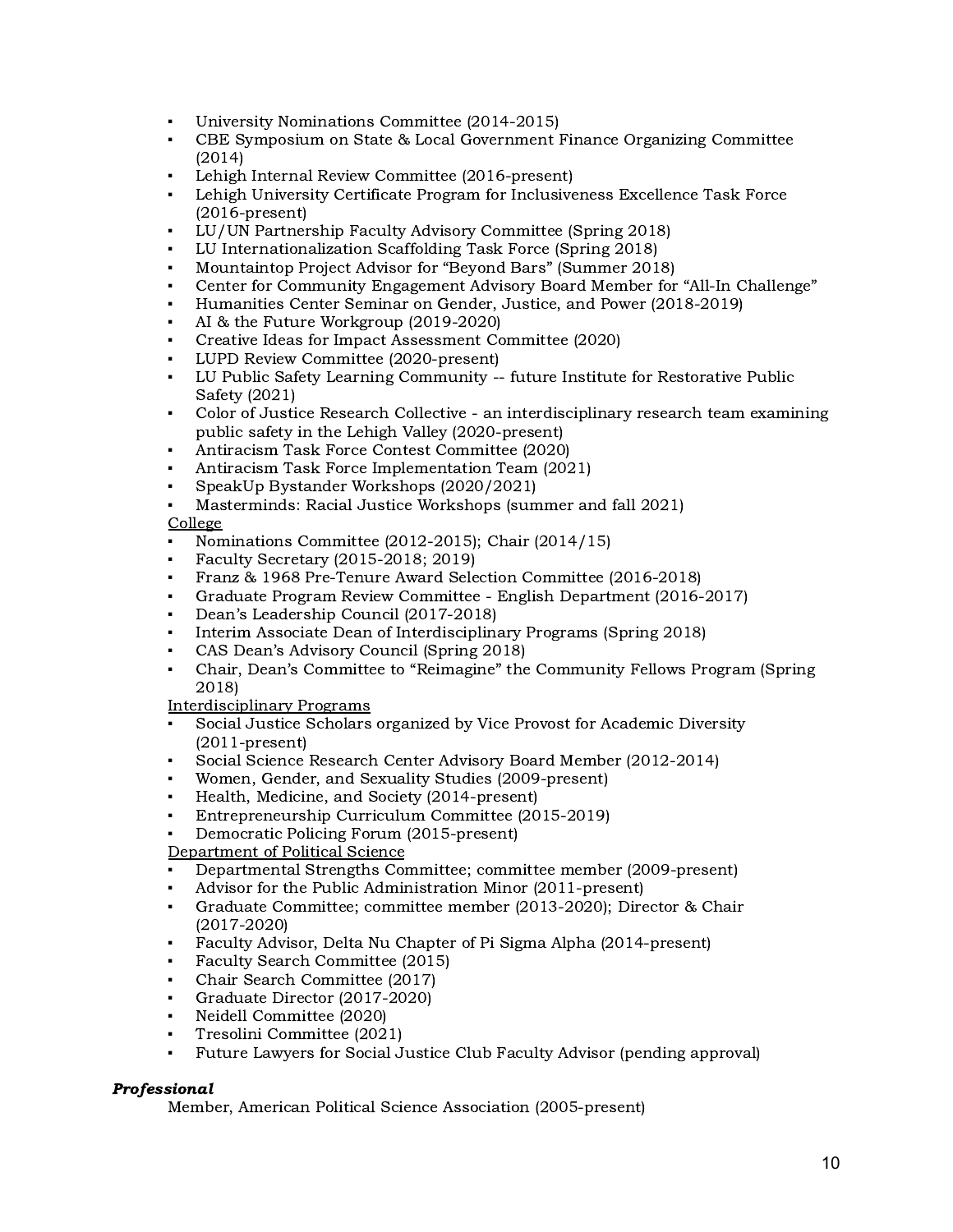Member, Southern Political Science Association (2004-2007) Member, Midwest Political Science Association (2004-present)

● 2016 MPSA Conference Program Committee Member, Northeast Political Science Association (2011-present) Member, American Society for Public Administration (2004-2007) Member, Pi Sigma Alpha

Delta Nu Chapter Advisor

Member, Golden Key National Honor Society Member, Phi Kappa Phi Honor Society Member, Kappa Omicron Nu Honor Society Member, Psi Chi

## For Journals and Presses

Occasional Reviewer for:

- *●* Perspectives on Politics
- *●* Social Forces
- *●* Journal of Public Policy
- *●* American Politics Review
- *●* American Review of Politics
- *●* Sage Publications
- *●* Review of Public Personnel Administration
- *●* Law and Society Review
- *●* Policy Studies Journal
- *●* National Political Science Review
- *●* Publius: The Journal of Federalism
- *●* Journal of Management History
- *●* Public Management Review
- *●* International Public Management Review
- *●* World Medical and Health Policy Journal
- *●* Journal of Health Politics, Policy, and Law
- *●* Palgrave Macmillan
- *●* Mid-south Political Science Review
- *●* Political Behavior
- *●* Politics, Groups, and Identity
- *●* Journal of Public Management & Social Policy
- *●* Public Personnel Management

## **Other**

Lehigh Valley Justice Institute (founding) Board Member (2020-present) LVJI Committee on Policing in the Lehigh Valley (2020-present) United Youth Advisory Board Member (2014-2015) AIDSNET Board Member (2010-2012)

Member, Evaluation and Research Committee (2010-2012) Howard University Undergraduate Studies Committee (2008-2009) Howard University Chair Search Committee (2008) Howard University NASPAA Re-Accreditation Committee (2007-2009) Howard University Charles Harris Lecture Series Committee (2007-2009) KU Political Science Graduate Association President (2004-2005) KU Political Science Graduate Association VP (2003-2004) KU Political Science Graduate Association Treasurer (2003-2004) University of Kansas Graduate Professional Association (2003-2004) University of Kansas Graduate Executive Committee (2004-2005) Kansas City Civil Rights Consortium; volunteer member (1999-2002)

# Media Appearances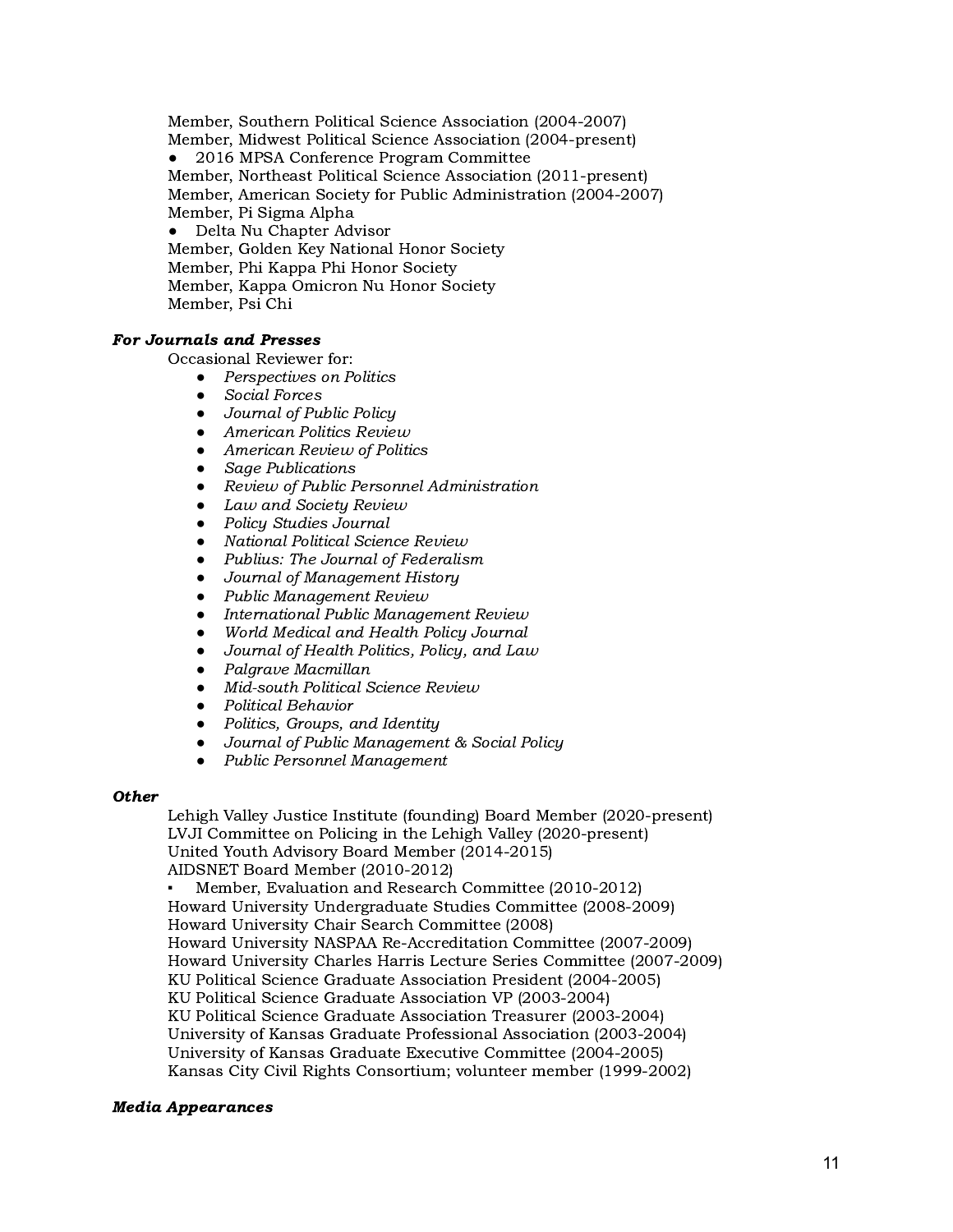#### Radio Appearances:

#### (2012) NPR: [Academic](https://www.insidehighered.com/audio/2011/02/15/deciding-when-tip) Minute

In today's Academic Minute, Lehigh University's Holona Ochs explores how we decide when to tip and how social factors influence the amount.

#### Blog Posts:

## (2012) Sapphire [Unbound](http://womanistscholar.blogspot.com/2012/12/hostages-over-cliff-or-not-one-of-those.html)

The resistance to the Violence Against Women Act in the U.S. is a strategic choice intended to divide women into protected categories and use violence to subjugate both women and people of color by separating categories of people with access to legal protections, dehumanizing those with the least power through sexual violence, and capitalizing on the rhetoric that this is a function of some rational, cost-effectiveness calculation and/or moral reasoning that is promoted as an "issue of national security".

#### (2012) Sapphire [Unbound](http://womanistscholar.blogspot.com/2012/12/the-con-in-quest.html)

The vulnerability to violent crime that women of color face is a function of a history of oppression. The risk of violence that any one woman faces is a threat to all women.

#### Other [Public-Facing](https://www.google.com/search?q=holona+ochs+lehigh&tbm=nws&ei=I-xoYeC_BMmsytMPkc2i6A4&start=0&sa=N&ved=2ahUKEwig3ajps8vzAhVJlnIEHZGmCO04ChDx0wN6BAgBEDQ&biw=1920&bih=979&dpr=1) Scholarship:

#### (2018) [McKnight's](https://www.mcknights.com/blogs/guest-columns/challenging-gender-stereotypes-benefits-everyone/)

Challenging gender stereotypes benefits everyone

#### (2020) [Gadfly](https://thebethlehemgadfly.com/category/ochs-holona/)

Highlighting research on policing and the local activism related to police transformation